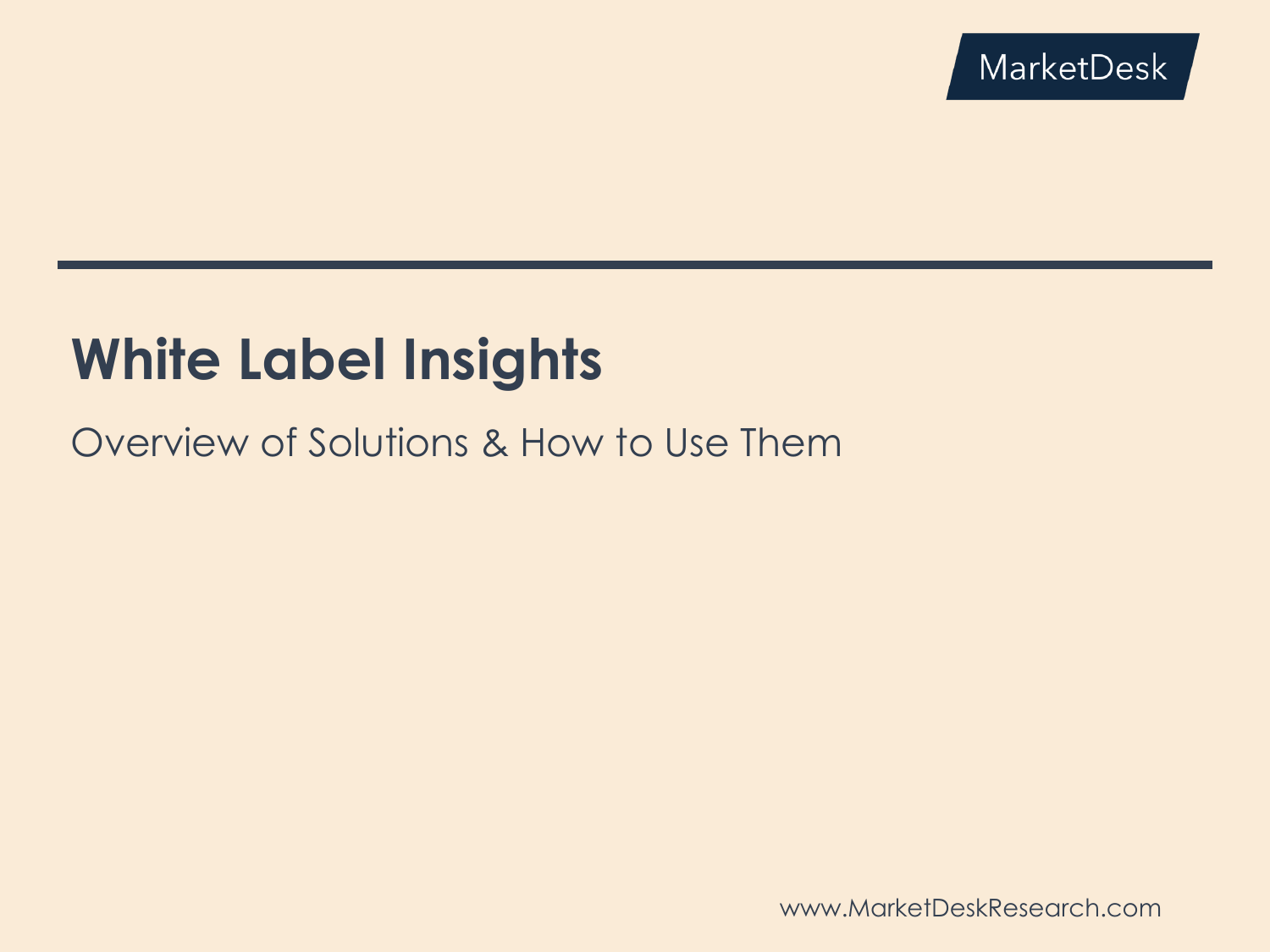1st Week of the Quarter

### **Overview**

A 3-4 page client-friendly discussion of the most recent quarter's market and economic events and looking ahead to the next quarter. The final page tracks key market data, including stock and bond performance.

### **How to Use**



| noute 4                          | U.S. Style Returns (4Q)    |                              |                                                                                            |                                                               |
|----------------------------------|----------------------------|------------------------------|--------------------------------------------------------------------------------------------|---------------------------------------------------------------|
|                                  |                            |                              | Investor sentiment remains strong even though the<br>International Equities Outperform     |                                                               |
|                                  | Volue                      |                              | outlook is uncertain. DoorDash and Airbnb both<br>the home and he work countries he has no | a care at the bear                                            |
|                                  |                            | completed successf           |                                                                                            |                                                               |
| Lorge                            | 16.2                       | was added to the             |                                                                                            |                                                               |
|                                  |                            | purpose acquisition          |                                                                                            |                                                               |
| Mo                               | 20.5                       | money via an IPO til         | <b>Your Firm's Logo</b>                                                                    | John Smith<br>123 Main Street, Smithville, USA                |
|                                  |                            | later date, continui         |                                                                                            | E: john smith@mainstreet.com   P: 123-856-7890                |
| <b>Smoll</b>                     | in a                       | investors are nervol         |                                                                                            |                                                               |
|                                  |                            | not showing it. I            |                                                                                            |                                                               |
|                                  | Coto Federik Most Kez      | valuations and take          |                                                                                            |                                                               |
|                                  |                            | Federal Reserve's            | Client Letter   Fourth Quarter 2020 Recap & 2021 Outlook                                   |                                                               |
| <b>ROUND &amp;</b>               |                            | market appears coll          | A Resurgent Virus Collides with Positive Vaccine Data                                      | U.S. Equity Markets Hit Multiple Record Highs                 |
|                                  | U.S. Style Returns (202)   | in to support the ed         |                                                                                            |                                                               |
|                                  |                            |                              | Two conflicting themes defined the fourth quarter: a                                       | Positive vaccine data unleashed a powerful pro-cyclical       |
|                                  | Volve                      | <b>Treasury Yields &amp;</b> | resurgent virus and encouraging vaccine data. Figure 1                                     | rotation in the fourth quarter. The S&P 500, Dow Jones,       |
|                                  |                            |                              | shows coronavirus case counts spiked in the U.S. and                                       | and Russell 2000 all hit record highs multiple times. Trend   |
| Loros                            | 0.9                        | While treasury vield         | Europe as social distancing fatigue kicked in and the                                      | reversal was the story in the fourth quarter. Riskier small   |
|                                  |                            | the dominant them            | holidays approached. State and local governments                                           | caps outperformed after trailing their large cap              |
| Mid                              | 25%                        | be historically low          | responded by dialing back reopening plans and                                              | counterparts for most of the recovery. Cheap value stocks     |
|                                  |                            | for income and sea           | introducing new restrictions. Overwhelmed hospitals                                        | outperformed as investors rushed into beaten up               |
| Smooth                           | 26                         | trials and push tow          | faced capacity issues, and public health officials warned                                  | companies. Energy (rising oil prices as oil demand            |
|                                  |                            | the comfort to inc           | the winter months would be dark.                                                           |                                                               |
|                                  | Data felix to Mail Rece    | higher yields. As a          |                                                                                            | projections increased). Financials (rising interest rates).   |
|                                  |                            | which tend to be rit         | HOURE I                                                                                    | and Industrials (stronger economic growth projections)        |
| <b>BUSINE, SB</b>                |                            | corporate debt and           | Confirmed COVID-19 Cases by Region (7 day moving overage)                                  | were the top three performing sectors. Sectors less           |
|                                  | <b>Market Data Center</b>  | higher credit risk of        | $-14$                                                                                      | exposed to economic growth, such as Real Estate, Utilities    |
|                                  |                            | Reserve's accommo            | 333,000<br>$-$ Lynce                                                                       | and Consumer Staples, broadly underperformed.                 |
| Stocks                           |                            |                              |                                                                                            | Beneath the market surface, the dominant investment           |
| S&P 500                          |                            | Figure 3 shows infl.         | 200,000                                                                                    | themes remain intact, Interest rates are pinned near zero.    |
| Dow Jones<br>Russell 2000        |                            | quarter. The com-            |                                                                                            |                                                               |
|                                  | Russell 1000 Growth.       | significant fiscal i         | 100,000                                                                                    | and the Federal Reserve continues to purchase bonds.          |
| Russell 1000 Volue               |                            | expectations higher          |                                                                                            | The two monetary policies are highly accommodative and        |
| M SCI FARE                       |                            | thing, but too little        | n<br>3.600<br>ALC 20<br>Sep-20 Oct-20 Nov-20 Dec-20                                        | intended to support the economic recovery. Corporate          |
| MACT FM<br><b><i>BASDAG</i></b>  |                            | markets are correct          | Drumer Moyke (Deal Amarginty, World Health Organization                                    | earnings are surprisingly strong despite the global health    |
|                                  |                            | could sell off. The F        |                                                                                            | pandemic. There is a chance 2021 earnings could be even       |
| <b>Reed Income</b>               |                            | tightrope and will b         | Investors' attention focused on vaccine development as                                     | better than forecast with increased operating leverage        |
| U.S. Aggregate                   |                            | <b>ROUBE 3</b>               | case counts surged. Optimism was high as markets                                           | (e.g., lower expenses with strong sales growth). On top of    |
| U.S. Corporates                  |                            | Infiation Expectation        | intently watched multiple vaccine candidates start late-                                   | this, corporate balance sheets are flush with cash after      |
| Municipals (10 yr)<br>High Yield |                            | $\epsilon$                   | stage trials. Investors' optimism was ultimately rewarded                                  | companies rushed to issue debt earlier in 2020.               |
|                                  |                            |                              | in early November when Pfizer and Moderna both                                             | Automobile 19                                                 |
| <b>Key Rotes</b>                 |                            |                              | released encouraging vaccine trial data. The two vaccine                                   | U.S. Corporate Cash Holdings on Balance Sheets                |
| 3 or Tracycurian                 |                            | $\lambda$                    | candidates each demonstrated an efficacy rate above                                        | $122$ In                                                      |
| 10 yr Trecruries                 |                            |                              | 90%, and the two drug manufacturers asked for                                              |                                                               |
| 30 yr frequentes                 | 30 yr Read Mortgoga        | $\rightarrow$                | emergency use authorization (EUA) within a month. The                                      | \$30.54                                                       |
| Prime Rote                       |                            |                              | FDA granted the two vaccine candidates EUA in                                              | <b>2000 AASKet</b><br><b>Birding</b>                          |
|                                  | Dalp Reling to Most thrown | $\infty$                     | December, and vaccine distribution kicked off shortly                                      | \$16.54                                                       |
|                                  |                            |                              | thereafter.                                                                                |                                                               |
|                                  | Insert Your Disdosures     |                              |                                                                                            | \$14.54                                                       |
|                                  |                            | 56                           | The positive vaccine trial results represented the first                                   | \$14.56                                                       |
|                                  |                            |                              | tangible step toward reopening the economy, investors                                      |                                                               |
|                                  |                            | Source: MarketOral Arne      | overlooked the virus's resurgence and cheered the                                          | \$12.5 <sub>n</sub>                                           |
|                                  |                            |                              | prospect of reopening the economy sooner. Global stock                                     |                                                               |
|                                  |                            | Insert Your Disclosure       | markets rallied, and investors repositioned portfolios as                                  |                                                               |
|                                  |                            |                              | the recoening phase suddenly appeared within sight.                                        | Source: Attred Ond Research, Note: Data based on SAP 500 com- |
|                                  |                            |                              |                                                                                            |                                                               |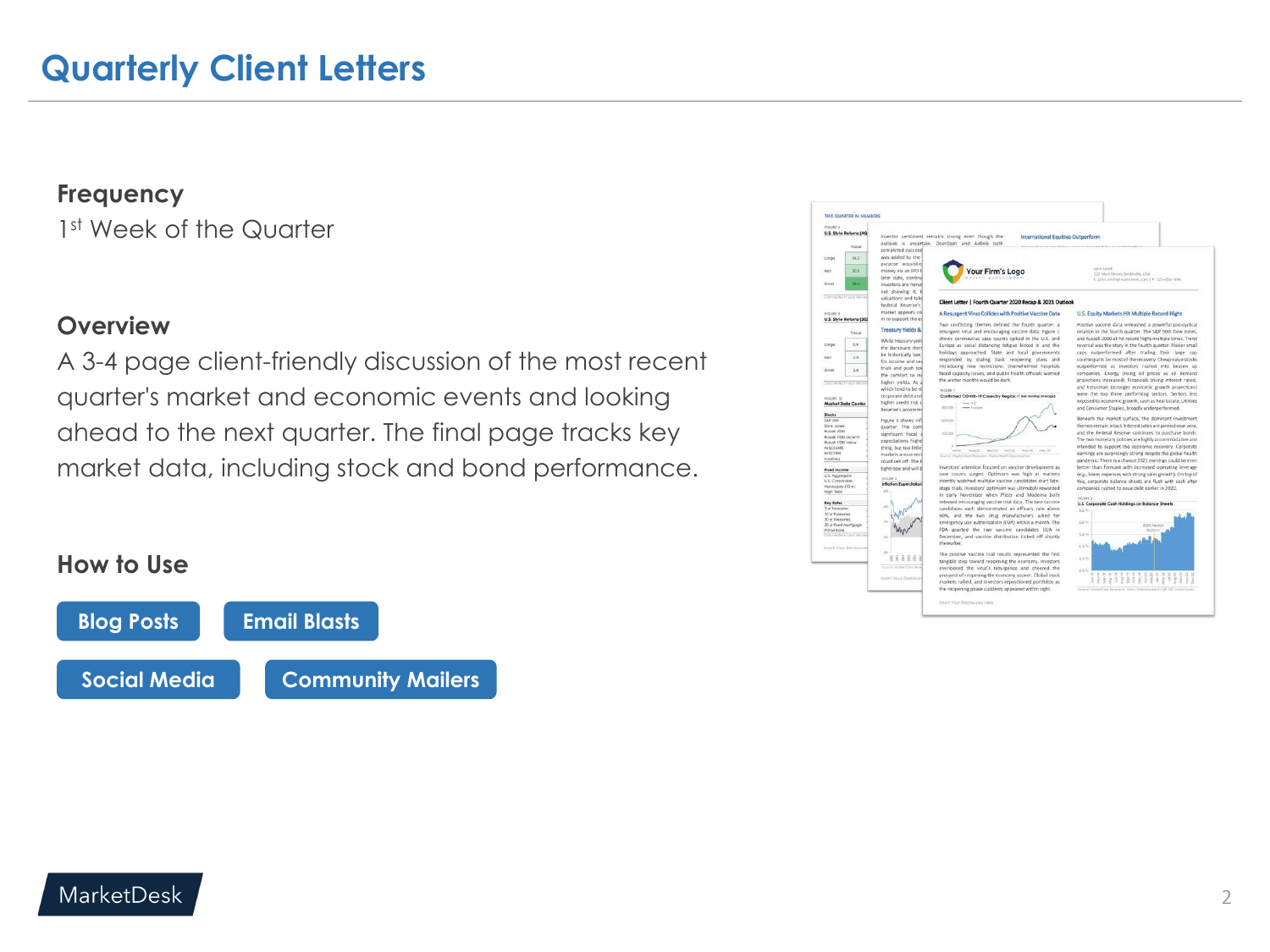1<sup>st</sup> Week of the Intra-Quarter Months

### **Overview**

Single-page, quick-read update with client-friendly market commentary. The second page tracks key market data, including stock and bond performance.

### **How to Use**



| FIGURE 1<br>U.S. Siyle Refurns (Augustin %)                                                                                                         | HOURE2<br>U.S. Sector Returns (August in %)                                                                                                                                                                                                                                                                                                                                                                                                                                                                                                                                                                                                                                                    |
|-----------------------------------------------------------------------------------------------------------------------------------------------------|------------------------------------------------------------------------------------------------------------------------------------------------------------------------------------------------------------------------------------------------------------------------------------------------------------------------------------------------------------------------------------------------------------------------------------------------------------------------------------------------------------------------------------------------------------------------------------------------------------------------------------------------------------------------------------------------|
| Volu<br>0.4<br>$-0.1$<br>46<br>Susan Smith, CFA<br>Dot a Fellech Most A                                                                             | Your Firm's Logo<br>Monthly Client Update   August 2021<br><b>Inset Title Here</b><br>Monthly Market Summary<br>Chief Investment Officer                                                                                                                                                                                                                                                                                                                                                                                                                                                                                                                                                       |
| <b>Bob Smith, CPA</b><br>U.S. Style Reforms<br>Volu<br>67.<br><b>TO</b>                                                                             | . The S&P 500 Index of large cap stocks returned 2.4% during July, while the<br>Russell 2000 Index of small cap stocks returned -4%.<br>" Defensive sectors, such as Health Care, Real Estate, and Utilities, outperformed<br>Head of Financial Planning<br>cyclical sectors, such as Energy, Financials, and Industrials, as the delta variant<br>weighed on the economic outlook.<br>. Treasury yields fell as investors rotated into bonds. Investment grade bonds<br>produced an x% total return compared to high vield bonds' v% total return.<br>" Oil prices traded slightly lower as the delta variant weighed on the oil demand<br>outlook and OPEC prepared to raise oil production. |
| 20.<br>Dot a Febricity Most N<br>nouse s<br>Market Data Cen                                                                                         | Delta Variant Pressures Economic Outlook<br>Investors questioned the economic outlook during July as the delta variant spread and<br>Covid-19 case counts spiked. The rise in Covid-19 cases marked a dramatic shift from<br>earlier in 2021 when rising vaccinations helped push case counts lower. The key<br>question is when delta variant cases will peak. The outlook is uncertain, but there is<br>encouraging news in the U.K. where cases are trending lower from their recent peak.                                                                                                                                                                                                  |
| 008933<br>Dow Jones<br>Pugge1 2000<br>Russell 1000 Growth<br>Sugar 1000 Volum<br><b>MCIEAFE</b><br><b>MCIBA</b><br><b>DA 02 AV</b>                  | The delta variant's emergence and rising Covid-19 cases impacted stock market<br>performance. While the delta variant has not resulted in wide-scale lockdowns thus<br>far, investors are concerned its emergence will slow the economic recovery. The<br>uncertain outlook caused market volatility to increase during July. In general, riskier<br>asset classes underperformed as investors trimmed bets on a rapid recovery.                                                                                                                                                                                                                                                               |
|                                                                                                                                                     | Second Quarter 2021 Earnings Season Kicks Off                                                                                                                                                                                                                                                                                                                                                                                                                                                                                                                                                                                                                                                  |
| <b>Fixed Income</b><br>US. Aggregate<br>US. Corporates<br>(V 01) SogbinAl<br>Mah Yield<br>Key Rales<br>i v Treosuri<br>O yr Teosury<br>Our Treasury | Rising inflationary pressures also grabbed the market's attention during the second<br>quarter. Manufacturing costs rose due to supply chain bottlenecks, high raw material<br>costs, and global shipping challenges. Labor costs also rose as companies struggled to<br>fill open jobs. Figure 1 shows the record number of job openings, which is causing<br>companies to increase wages as they compete for workers. The labor supply crunch<br>is expected to ease later this year as enhanced unemployment benefits end, virus<br>fears recede, and schooling returns to in-person.                                                                                                       |
| 0 yr Rued I Jortgog<br>Prime Rote<br>nsert Your Disclos                                                                                             | There are a few common themes being called out on quarterly earnings calls. On a<br>positive note, management teams are mostly positive on the economic recovery.<br>Sales are rising as segments of the economy reopen, and the consumer appears                                                                                                                                                                                                                                                                                                                                                                                                                                              |
|                                                                                                                                                     | financially healthy. However, companies are also discussing a few negatives.<br>Companies across industries are experiencing rising costs. In some cases, companies<br>report it is difficult to fill open jobs and meet the surging demand.                                                                                                                                                                                                                                                                                                                                                                                                                                                   |
| Insert Your Disclosures Here                                                                                                                        |                                                                                                                                                                                                                                                                                                                                                                                                                                                                                                                                                                                                                                                                                                |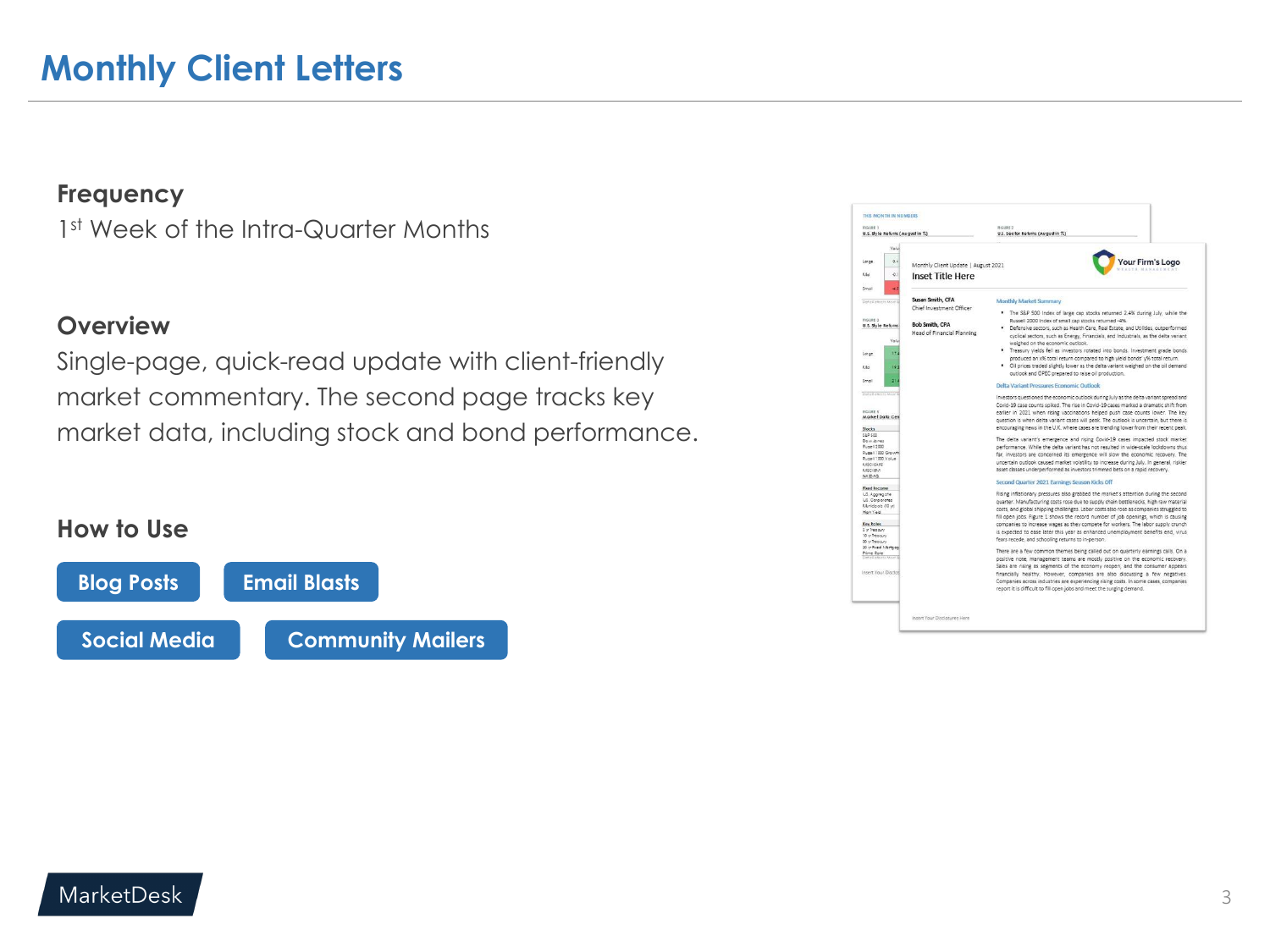1st Week of the Quarter

### **Overview**

Four prebuilt presentations across Equity Markets, Credit Markets, Global Economics, and Financial Planning Concepts. ~60 total slides across all presentations.

Great for conversations and explaining market concepts to current and prospective clients.





### **How to Use**

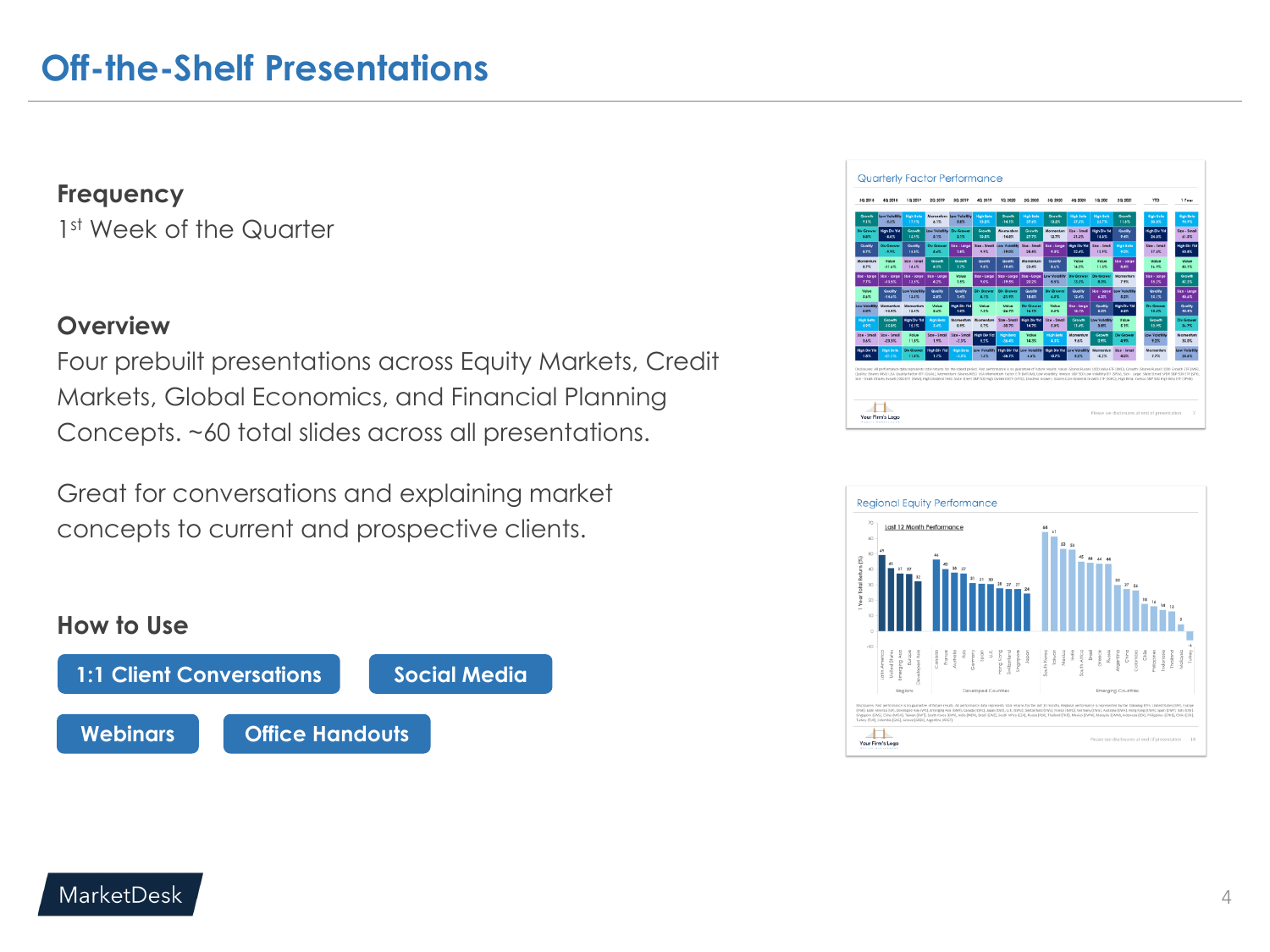## **[Webinar] Quarterly Market Perspectives**

### **Frequency**

1st Week of the Quarter

### **Overview**

Prebuilt webinar slides with a script of key talking points. The presentation highlights 10 charts each quarter on timely themes driving the market narrative and client portfolios.

Invite both clients and prospects to your new quarterly webinar to demonstrate your firm's knowledge.



#### 10 Market Themes for Q4 2021



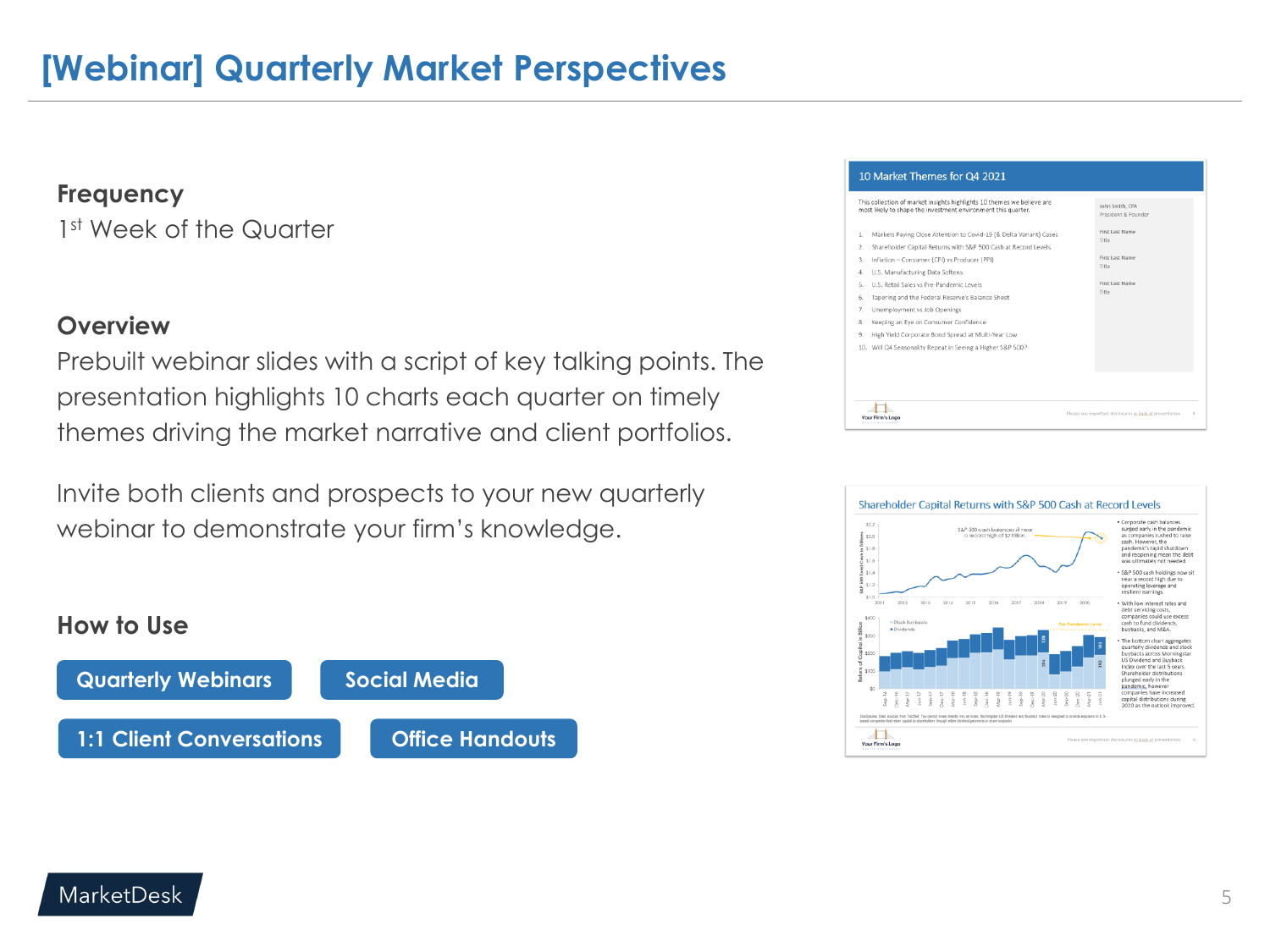Monthly around the 15<sup>th</sup>

### **Overview**

Timely analysis highlighting key market and economic themes. Each issue includes commentary discussing how the chart impacts client portfolios.

### **How to Use**



|                                                                                 | Chart of the Month   September 2021 |                                                                                                                                                                                                                                                                                                                                                                                                                         |  |  |                                                     |                                                                                                                                                                                                                                                                                                                                                                                                                                    |
|---------------------------------------------------------------------------------|-------------------------------------|-------------------------------------------------------------------------------------------------------------------------------------------------------------------------------------------------------------------------------------------------------------------------------------------------------------------------------------------------------------------------------------------------------------------------|--|--|-----------------------------------------------------|------------------------------------------------------------------------------------------------------------------------------------------------------------------------------------------------------------------------------------------------------------------------------------------------------------------------------------------------------------------------------------------------------------------------------------|
| Delta Variant Pressures Economic Outlook                                        |                                     |                                                                                                                                                                                                                                                                                                                                                                                                                         |  |  |                                                     |                                                                                                                                                                                                                                                                                                                                                                                                                                    |
| Susan Smith, CFA                                                                |                                     | Delta Variant Pressures Economic Outlook                                                                                                                                                                                                                                                                                                                                                                                |  |  |                                                     |                                                                                                                                                                                                                                                                                                                                                                                                                                    |
| Chief Investment Officer<br><b>Bob Smith, CPA</b><br>Head of Financial Planning |                                     | Investors questioned the economic outlook during July as the delta variant spread and<br>Covid-19 case counts spiked. The rise in cases marked a dramatic shift from earlier in<br>2021 when rising vaccinations helped push case counts lower. The key question is<br>when will delta variant cases peak. The outlook is uncertain, but there is encouraging<br>news as U.K. cases trend lower from their recent peak. |  |  |                                                     |                                                                                                                                                                                                                                                                                                                                                                                                                                    |
|                                                                                 |                                     | returns improved in the second half of July as fears diminished slightly.                                                                                                                                                                                                                                                                                                                                               |  |  |                                                     | The emerging delta variant and rising Covid-19 cases impacted stock market<br>performance. While officials have not resorted to wide-scale lockdowns thus far,<br>investors are concerned it will delay the economic recovery. The uncertain outlook<br>increased market volatility during July, and riskier asset classes underperformed early<br>in the month as investors trimmed bets on a rapid recovery. On a positive note, |
|                                                                                 |                                     | companies that reported plus estimates for companies that have not reported) for                                                                                                                                                                                                                                                                                                                                        |  |  |                                                     | With an aggregate positive earnings surprise of 17.2% (vs the 5-year average surprise<br>of 7.8%). The blended year-over-year earnings growth rate (i.e., actual results for                                                                                                                                                                                                                                                       |
|                                                                                 |                                     | the S&P 500 is 85.1%                                                                                                                                                                                                                                                                                                                                                                                                    |  |  |                                                     |                                                                                                                                                                                                                                                                                                                                                                                                                                    |
| FIGURE 4                                                                        |                                     |                                                                                                                                                                                                                                                                                                                                                                                                                         |  |  |                                                     |                                                                                                                                                                                                                                                                                                                                                                                                                                    |
| S&P 500 Performance Since Pre-Pandemic<br>$-58950$                              | ------ Beginning of 2020 Level      |                                                                                                                                                                                                                                                                                                                                                                                                                         |  |  |                                                     |                                                                                                                                                                                                                                                                                                                                                                                                                                    |
| 4200<br>3800                                                                    | 2020 Drawdown: - 34%                |                                                                                                                                                                                                                                                                                                                                                                                                                         |  |  |                                                     | 4298                                                                                                                                                                                                                                                                                                                                                                                                                               |
| 3386<br>3400                                                                    | $(2/19/20 - 3/23/20)$               |                                                                                                                                                                                                                                                                                                                                                                                                                         |  |  | Return Since Ian 2020: 432%<br>$(1/1/20 - 6/30/21)$ |                                                                                                                                                                                                                                                                                                                                                                                                                                    |
| 3231<br>3000                                                                    | تلكمهم                              |                                                                                                                                                                                                                                                                                                                                                                                                                         |  |  |                                                     | Return from 2020 Low: +92%                                                                                                                                                                                                                                                                                                                                                                                                         |
| 2600<br>2200                                                                    | 233                                 |                                                                                                                                                                                                                                                                                                                                                                                                                         |  |  |                                                     | $(3/23/20 - 6/30/21)$                                                                                                                                                                                                                                                                                                                                                                                                              |